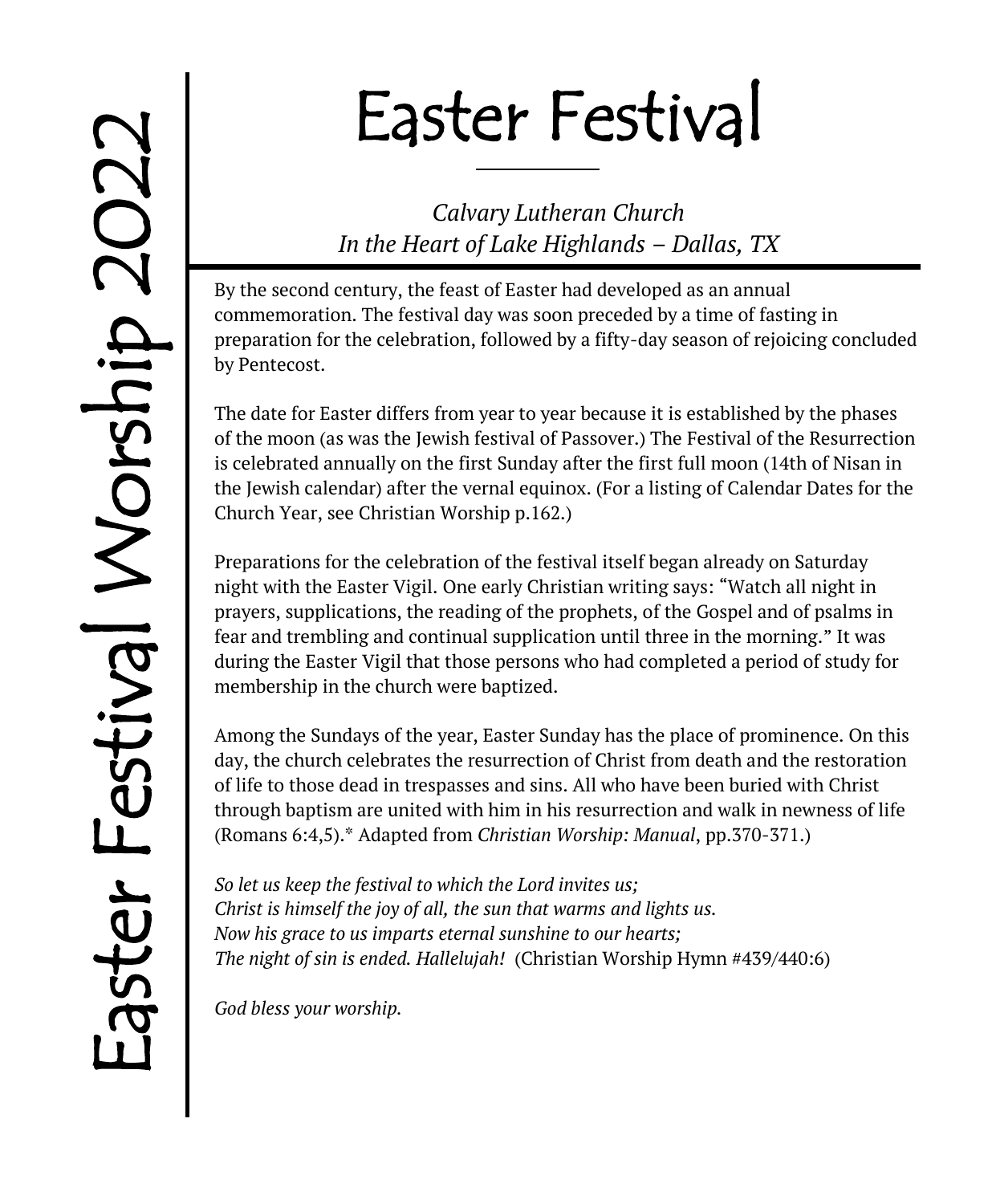

# **Order of Service for THE RESURRECTION OF OUR LORD: FESTIVAL**

### **CALL TO WORSHIP**

Alleluia! Christ is risen! **He is risen indeed! Alleuia!**

*Please stand for the final verse*

**HYMN** Jesus Christ is Risen Today (438)

Je - sus Christ is ris'n to - day, Al  $le - lu$  $\sim$ ia! 1 2 Hymns of praise then let  $le - lu$ ia! sing. Al us But the pains which he  $AI$  $le - lu$  $\sim$ ia! 3 en - dured, 4 Sing we  $AI$  $le$  -  $lu$  $-$ ia! to our God a - bove,  $le - lu$  $tri - um - phant$  $ho - ly$ day, Al ia! our un - to Christ, our heav'n-ly le - lu ia! King, Al  $\sim$ sal - va - tion  $le - lu$ ia! our have pro cured; Al praise e - ter - nal his Al  $le - lu - ia!$ as love:  $\overline{a}$ who did once up - on the cross, Al le - lu ia! who en - dured the cross and grave, Al  $le - lu$ ia! now a - bove the sky he's King, Al  $le - lu$ ia! praise him, all you heav'n  $-$  ly host, Al le - lu ia! suf - fer re - deem our loss. Al  $le - lu$ to ia! sin - ners to re - deem and save.  $A<sup>1</sup>$  $le - lu$ ia! where the an - gels ev - er  $AI$  $le - lu - ia!$ sing. Fa - ther, Son, and Ho - ly  $A<sup>1</sup>$  $le - lu - ia!$ Ghost.

[Easter Festival – 2]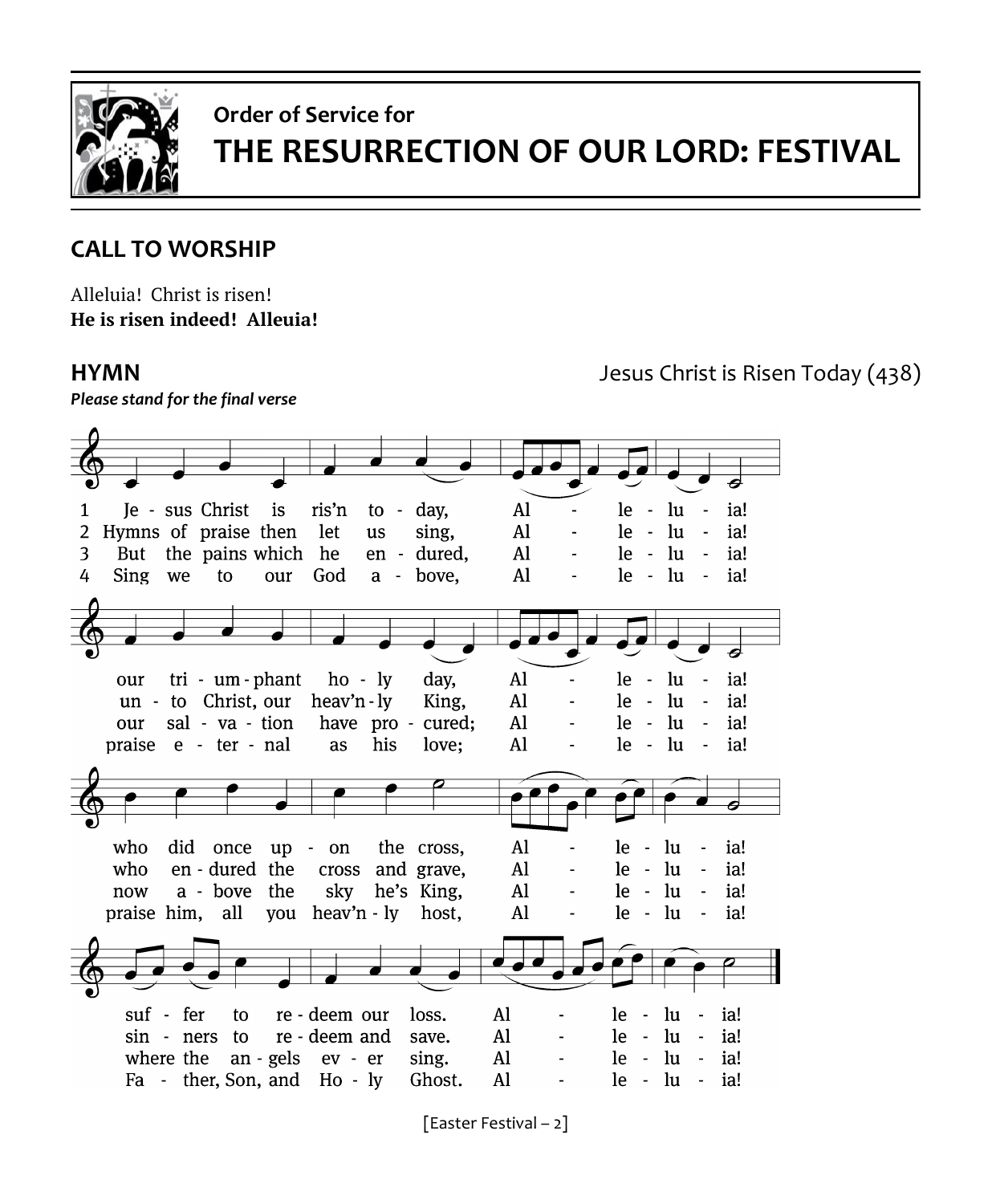### **RESURRECTION DIALOGUE**

This is the day the Lord has made. **We will rejoice and be glad in it.**

I will sing to the Lord, for he is highly exalted. The Lord is my strength and my song; he has become my salvation. **Let us come before him with thanksgiving, and extol him with music and song.**

I will not die, but live, and will proclaim what the Lord has done. **Christ has died. Christ is risen. Christ will come again.**

The Lord's right hand is majestic in power. The Lord's right hand has shattered the enemy. In the greatness of his majesty he threw down those who opposed him. **Death has been swallowed up in victory.**

The Lord will not abandon me to the grave. He has made known to me the path of life. **Blessed are those who have not seen and yet have believed.**

Where, O death, is your victory? Where, O death, is your sting? **Thanks be to God! He gives us the victory through our Lord Jesus Christ.**

I know that my Redeemer lives, and that in the end he will stand upon the earth. **The kingdom of the world has become the kingdom of our Lord and of his Christ, and he will reign forever and ever.**

Salvation belongs to our God, who sits on the throne, and to the Lamb. **Worthy is the Lamb, who was slain, to receive power and wealth and wisdom and strength and honor and glory and praise!**

Alleluia! Christ is risen! **He is risen indeed! Alleluia!**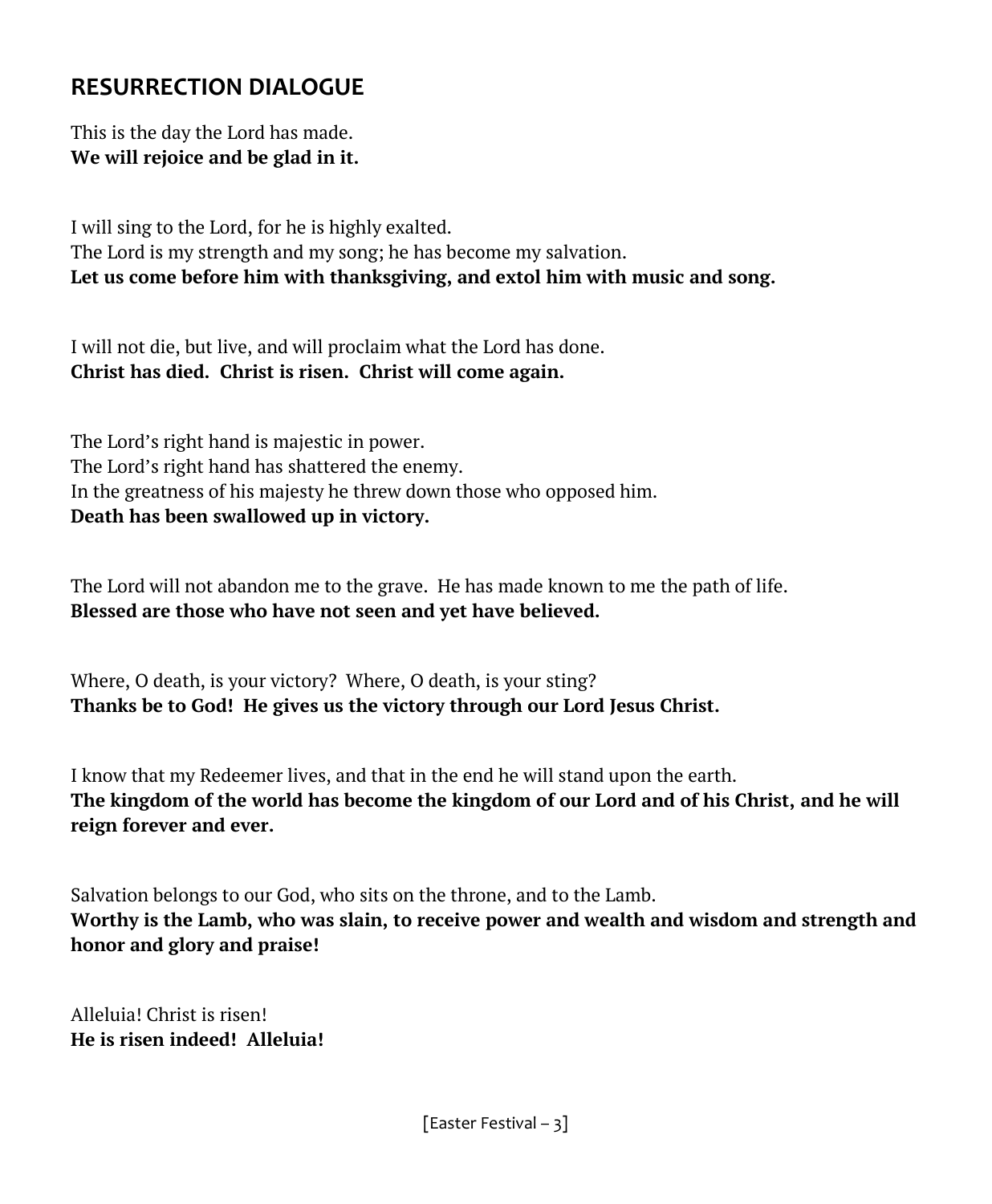

*Final Refrain*



[Easter Festival – 4]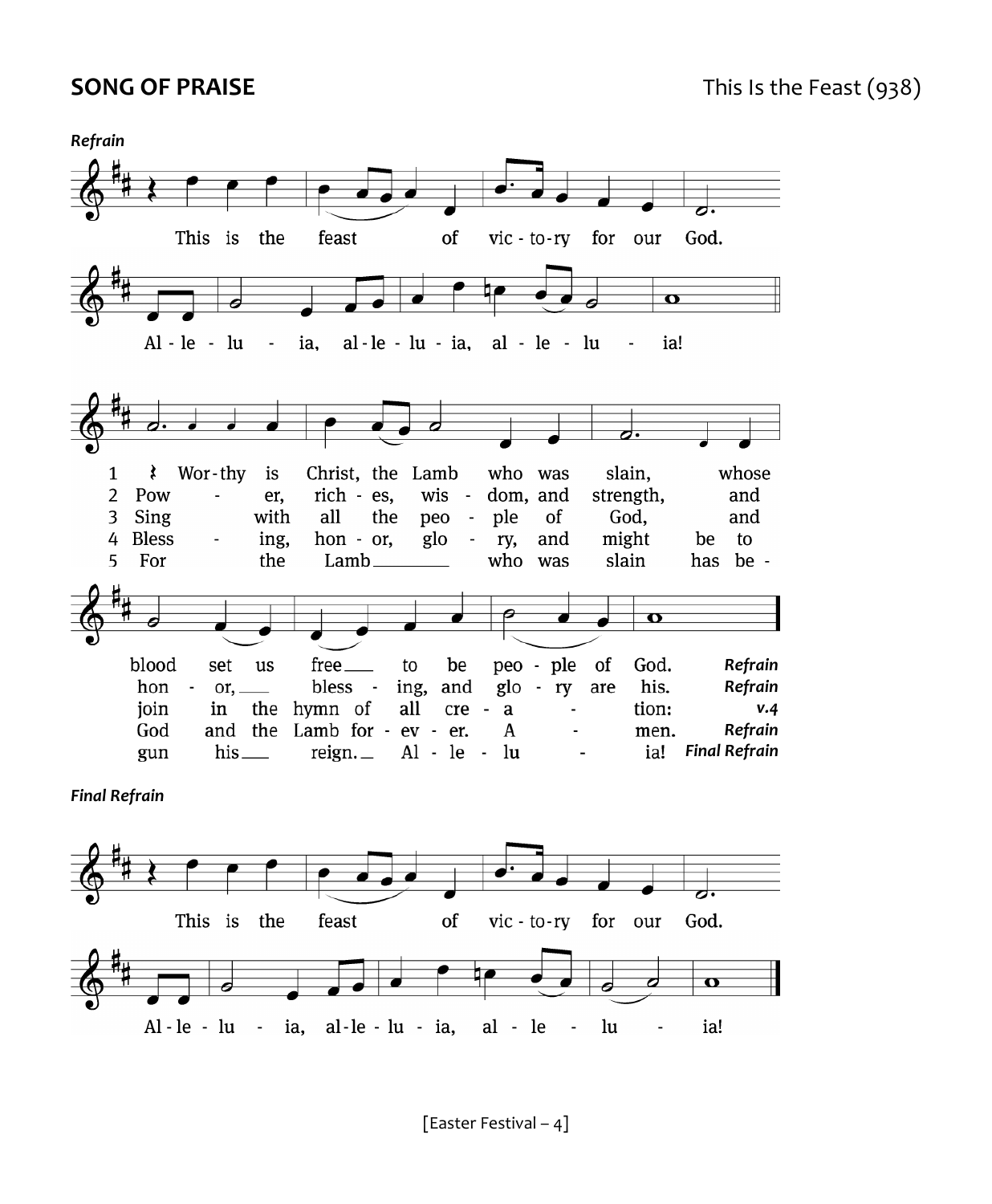### **PRAYER OF THE DAY**

O God, you made this holy day shine with the glory of our Lord's resurrection. Grant that we who have been raised from the death of sin by your Holy Spirit may worship you in sincerity and truth; through Jesus Christ our Lord, who lives and reigns with you and the Holy Spirit, one God, now and forever.



*BE SEATED*

#### **FIRST READING Islands Islands Islands Islands Islands Islands Islands Islands Islands Islands Islands Islands Islands Islands Islands Islands Islands Islands Islands Islands Islan**

*The Lord has taken away our disgrace, torn up the shroud of death, and promised us an eternal feast.*

ISAIAH 25:6 On this mountain the Lord Almighty will prepare

a feast of rich food for all peoples,

a banquet of aged wine—

the best of meats and the finest of wines.

 $7$ On this mountain he will destroy the shroud that enfolds all peoples,

the sheet that covers all nations;  $8$  he will swallow up death forever.

The Sovereign Lord will wipe away the tears from all faces;

he will remove his people's disgrace from all the earth.

The Lord has spoken.

<sup>9</sup> In that day they will say,

"Surely this is our God; we trusted in him, and he saved us.

This is the Lord, we trusted in him; let us rejoice and be glad in his salvation."

**RESPONSE** Crown Him with Many Crowns (511)

**Crown him with many crowns, the Lamb upon his throne; Hark how the heav'nly anthem drowns all music but its own. Awake, my soul, and sing of him who died for thee, And hail him as thy matchless King thro' all eternity.**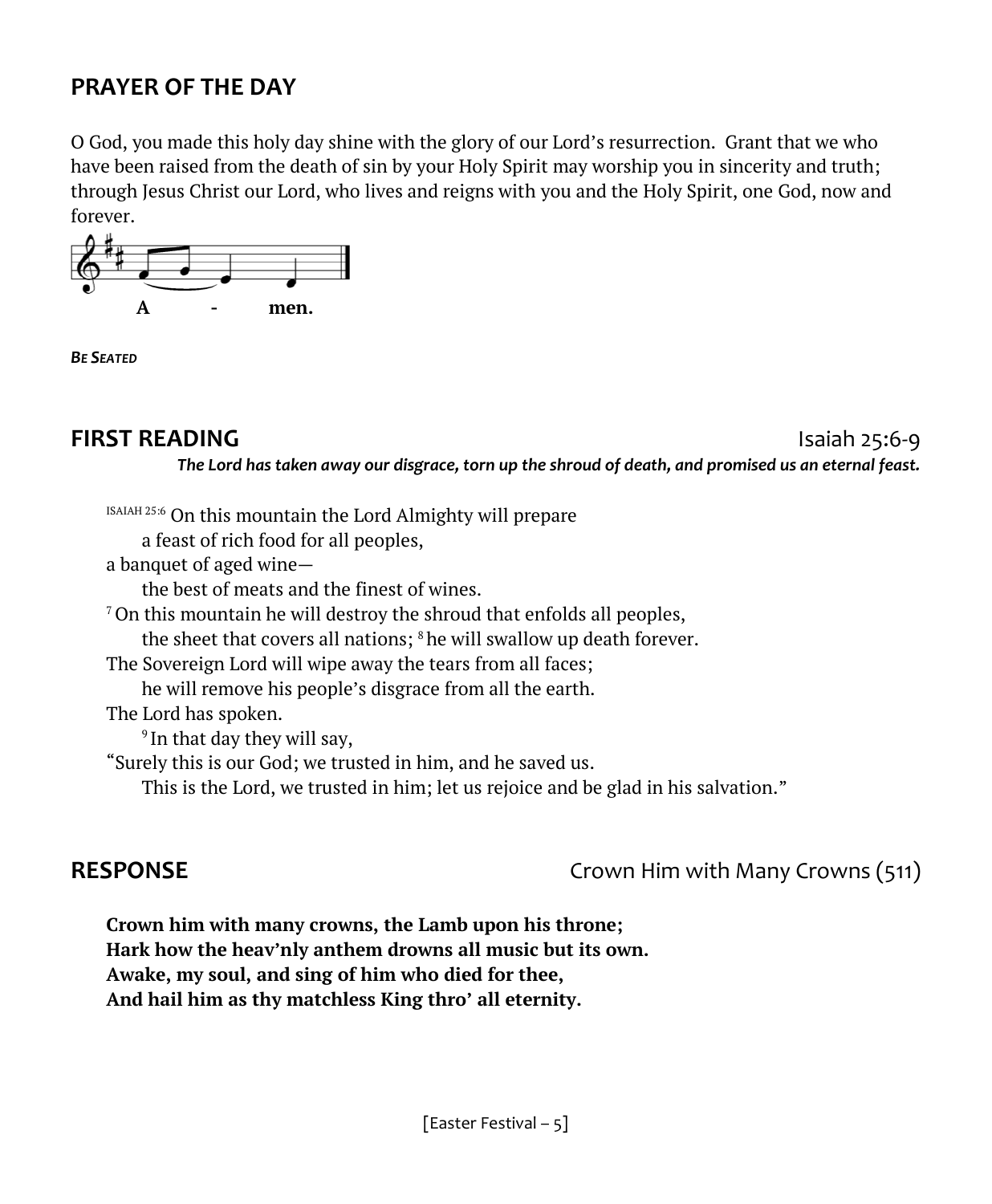**1 CORINTHIANS 15:51** Listen, I tell you a mystery: We will not all sleep, but we will all be changed— **<sup>52</sup>** in a flash, in the twinkling of an eye, at the last trumpet. For the trumpet will sound, the dead will be raised imperishable, and we will be changed. **<sup>53</sup>** For the perishable must clothe itself with the imperishable, and the mortal with immortality. **<sup>54</sup>**When the perishable has been clothed with the imperishable, and the mortal with immortality, then the saying that is written will come true: "Death has been swallowed up in victory."

**<sup>55</sup>** "Where, O death, is your victory?

Where, O death, is your sting?"

**<sup>56</sup>**The sting of death is sin, and the power of sin is the law. **<sup>57</sup>**But thanks be to God! He gives us the victory through our Lord Jesus Christ.

*PLEASE STAND*

The Gospel lesson is read by the presiding minister in the center aisle on the level of the congregation as a picture of *Jesus' presence amid his disciples when he appeared to them in the upper room on the evening of the first Easter.*

**GOSPEL ACCLAMATION** Crown Him with Many Crowns (511)

**Crown him the Lord of love – behold his hands and side, Rich wounds, yet visible above, in beauty glorified. No angel in the sky can fully bear that sight, But downward bends his wond'ring eye at mysteries so bright.**

**Christ Is Risen! CHRIST** CHRIST<br>INDEED *(lleluia*)

[Easter Festival – 6]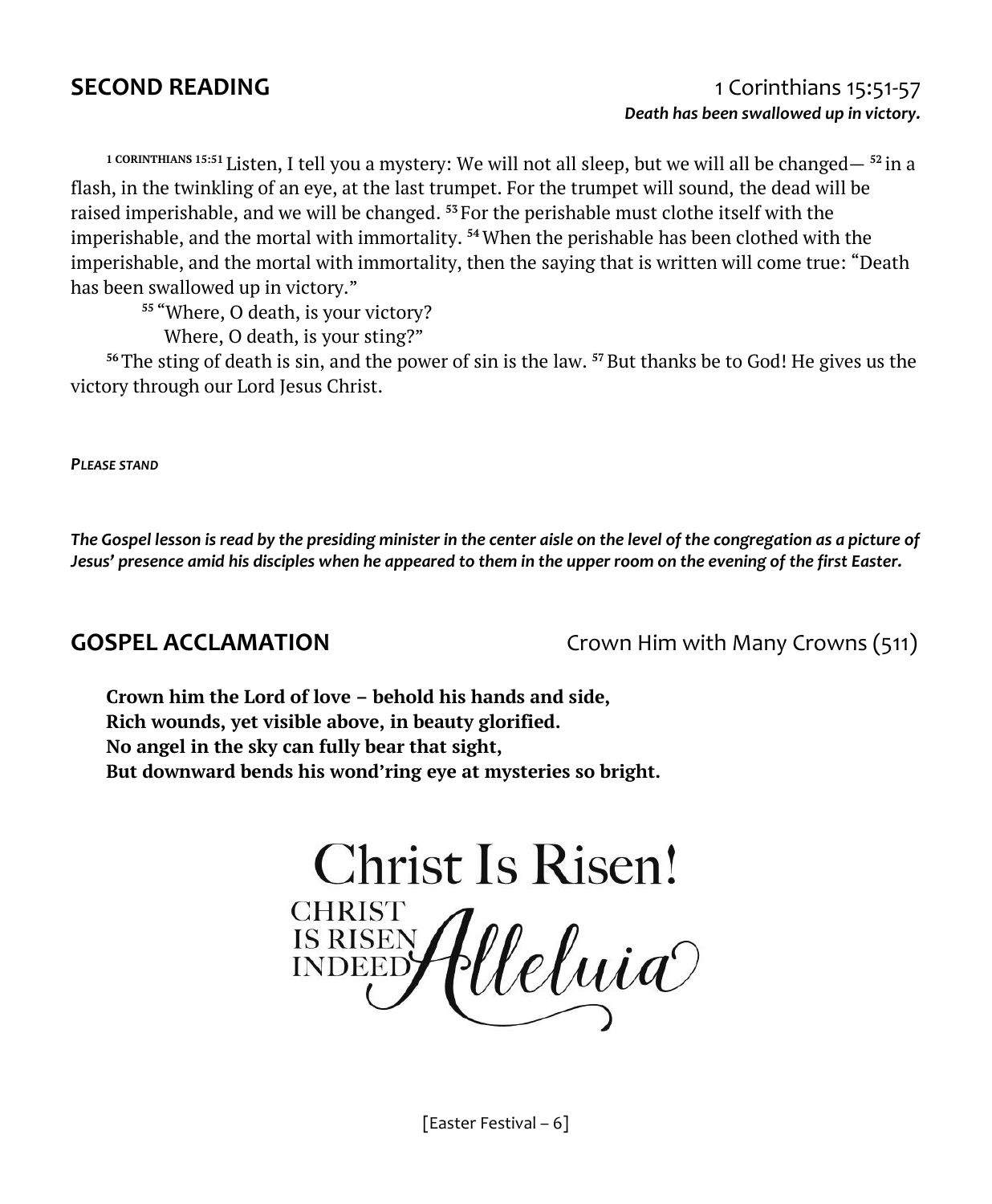$L_{\text{UKE}}$  24:1 On the first day of the week, very early in the morning, the women took the spices they had prepared and went to the tomb. **<sup>2</sup>**They found the stone rolled away from the tomb, **<sup>3</sup>** but when they entered, they did not find the body of the Lord Jesus. **<sup>4</sup>**While they were wondering about this, suddenly two men in clothes that gleamed like lightning stood beside them. **5** In their fright the women bowed down with their faces to the ground, but the men said to them, "Why do you look for the living among the dead? <sup>6</sup> He is not here; he has risen! Remember how he told you, while he was still with you in Galilee: **7** 'The Son of Man must be delivered over to the hands of sinners, be crucified and on the third day be raised again.'" **<sup>8</sup>**Then they remembered his words.

**<sup>9</sup>**When they came back from the tomb, they told all these things to the Eleven and to all the others. **<sup>10</sup>** It was Mary Magdalene, Joanna, Mary the mother of James, and the others with them who told this to the apostles. **<sup>11</sup>**But they did not believe the women, because their words seemed to them like nonsense. **<sup>12</sup>** Peter, however, got up and ran to the tomb. Bending over, he saw the strips of linen lying by themselves, and he went away, wondering to himself what had happened.

**GOSPEL RESPONSE** Crown Him with Many Crowns (511)

**Crown him the Lord of heav'n, enthroned in worlds above; Crown him the King to whom is giv'n the wondrous name of Love. Crown him with many crowns as thrones before him fall; Crown him, ye kings, with many crowns for he is King of all.**

*PLEASE BE SEATED*

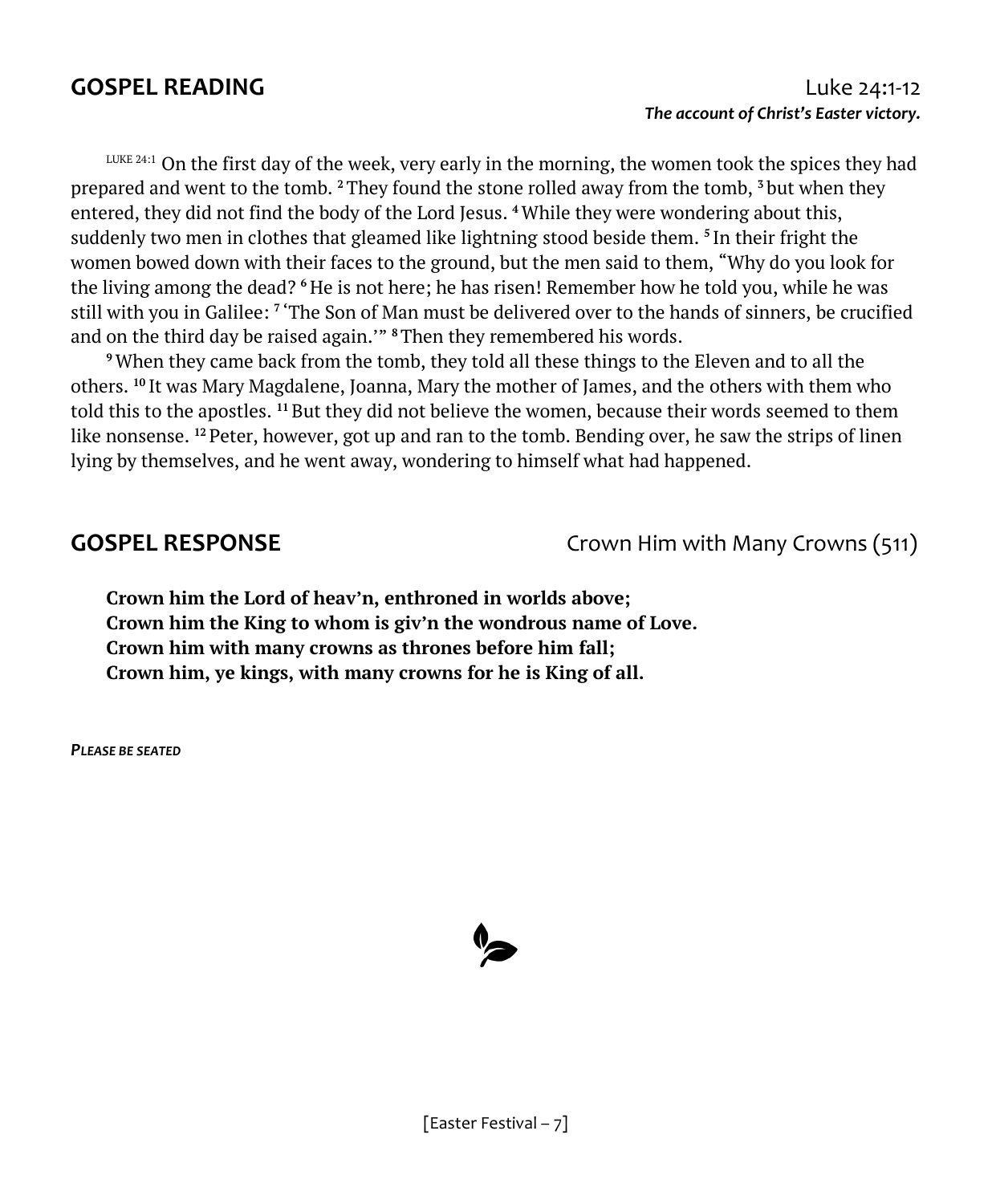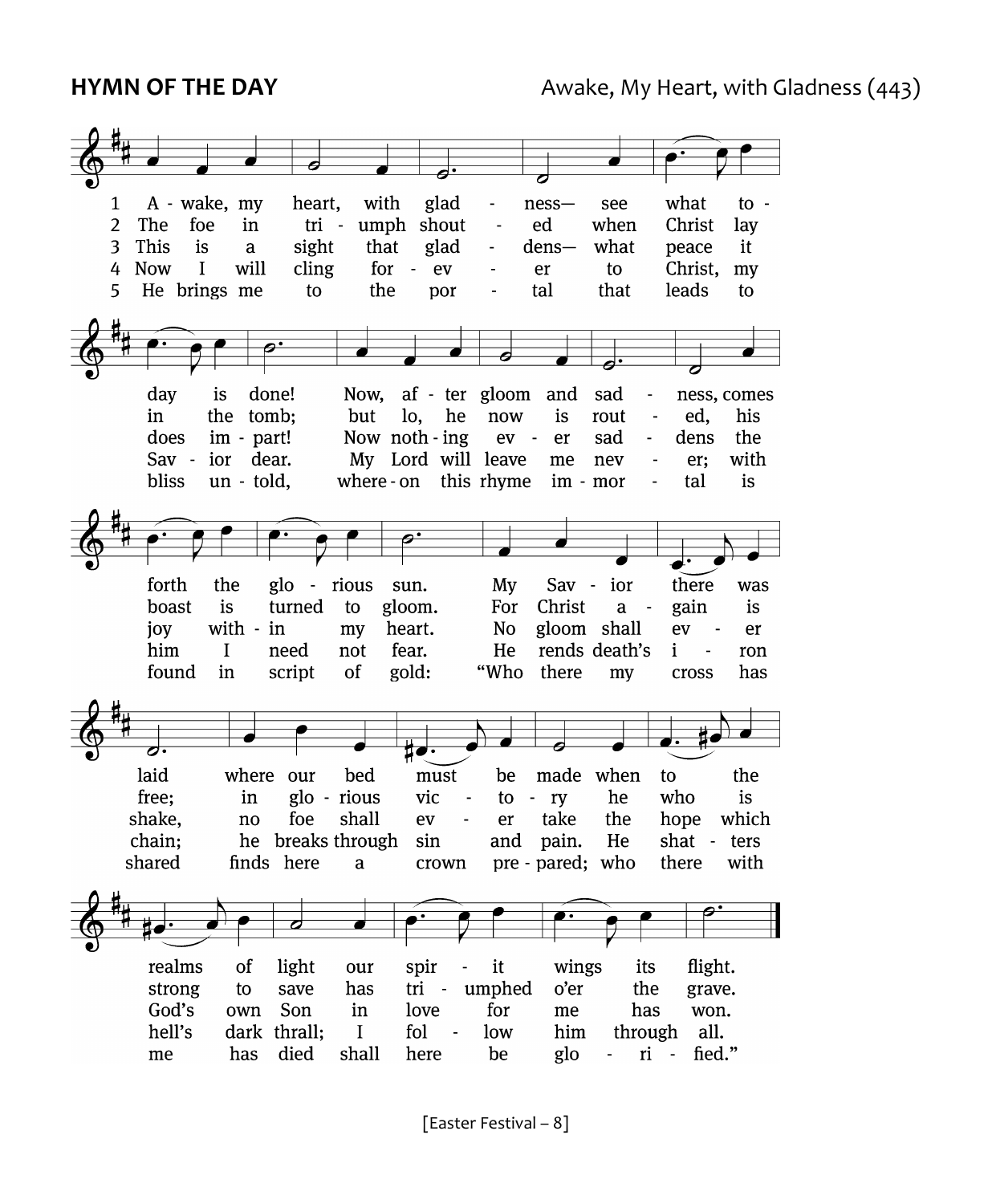# **Victory!**

*STAND*

### **CONFESSION OF FAITH Nicene** Creed

| We believe in one God, the Father, the Almighty,                     |
|----------------------------------------------------------------------|
| maker of heaven and earth,                                           |
| of all that is,                                                      |
| seen and unseen.                                                     |
| We believe in one Lord, Jesus Christ, the only Son of God,           |
| eternally begotten of the Father,                                    |
| God from God, Light from light, true God from true God,              |
| begotten, not made, of one being with the Father.                    |
| Through him all things were made.                                    |
| For us and for our salvation, he came down from heaven,              |
| was incarnate of the Holy Spirit and the virgin Mary,                |
| and became truly human.                                              |
| For our sake he was crucified under Pontius Pilate.                  |
| He suffered death and was buried.                                    |
| On the third day he rose again in accordance with the Scriptures.    |
| He ascended into heaven                                              |
| and is seated at the right hand of the Father.                       |
| He will come again in glory to judge the living and the dead,        |
| and his kingdom will have no end.                                    |
| We believe in the Holy Spirit,                                       |
| the Lord, the giver of life,                                         |
| who proceeds from the Father and the Son,                            |
| who in unity with the Father and the Son is worshiped and glorified. |
| who has spoken through the prophets.                                 |
| We believe in one holy Christian and apostolic Church.               |
| We acknowledge one baptism for the forgiveness of sins.              |
| We look for the resurrection of the dead                             |
| and the life of the world to come. Amen.                             |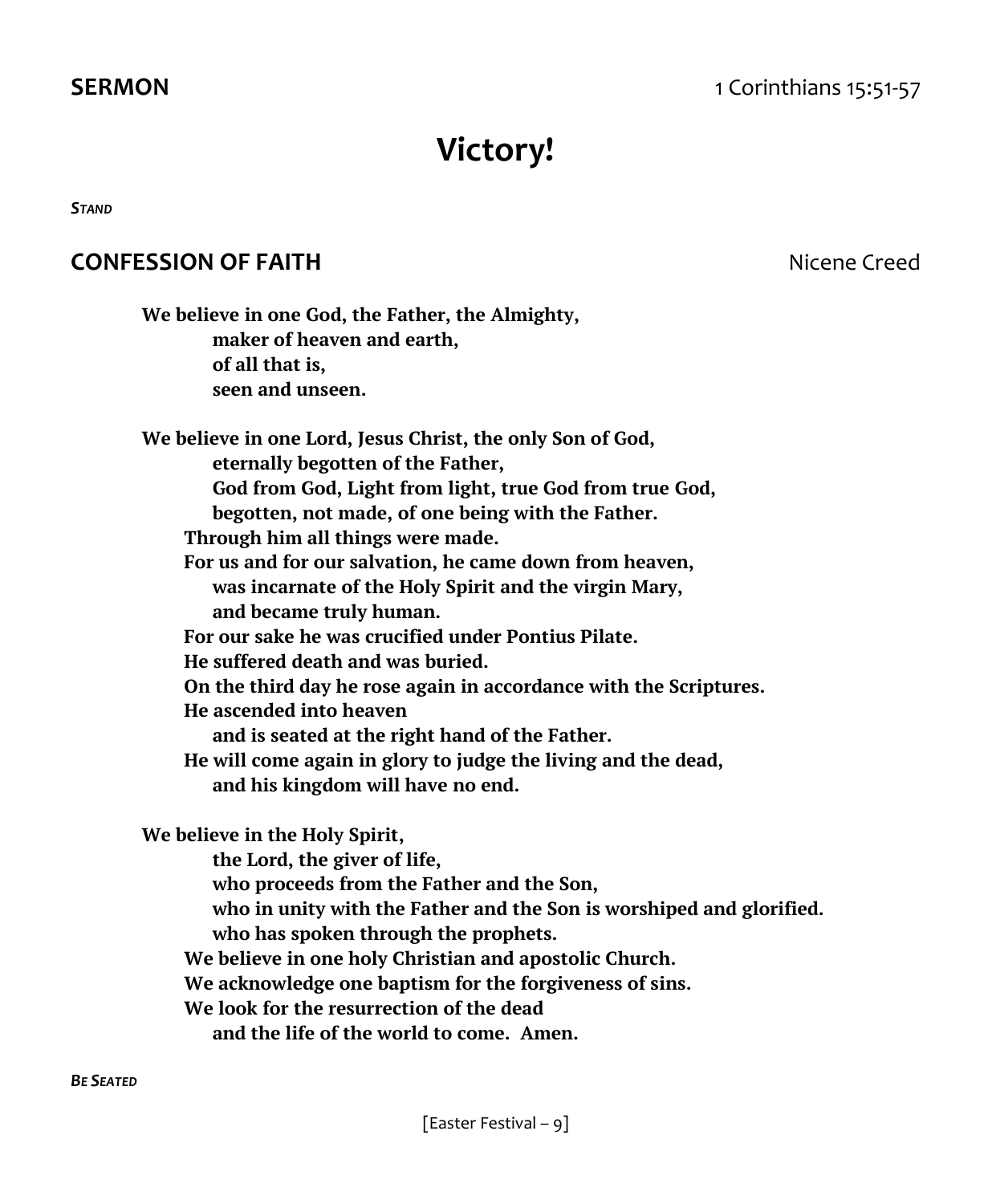### **ANNOUNCEMENTS and MUSICAL OFFERING**

*We appreciate the offerings given to support the work of God's Kingdom here and throughout the world. Offerings can be given in any of four ways:*

- *Set in the offering plate at the back of the sanctuary*
- *On the Calvary website: https://calvarydallas.org/give/*
- *On your phone with the Vanco Mobile Faith Engagement app*
- *Scan the QR code to the right…*



*Give us a record of your visit through our online Connection Card, or by filling out the card in the pew and placing it in the offering plate as you leave. The Connection Card tab can be found at the bottom right of any page of the Calvary website, https://calvarydallas.org or by scanning the code to the left...*

### **PRAYER OF THE CHURCH**

*YOU MAY REMAIN SEATED FOR PRAYER*

O God of peace, who raised from the dead our Lord Jesus Christ, the great Shepherd of the sheep, we thank and praise you for the mercy you have shown us through his glorious resurrection. Grant that on this day believers throughout the world may see the fullness of your grace and peace. Give us a living hope to believe that the grave has no power over us and that we have been made partakers of eternal life. **Strengthen all your people that we may be faithful to death and may receive the crown of life.** 

Almighty God, as your Son on this day rose from the dead for us, victorious over sin and the grave, grant that sin may no longer live in our hearts. By the power of his resurrection set our minds on things above, not on earthly things.

#### **Grant that in Christ's resurrection we may conquer sin and find strength to resist the devil's temptations.**

Rule over the nations of the earth, O Lord, that they may join the hosts of heaven in songs of Christ's victorious triumph. Bless and preserve the President and Congress of the United States of America and all those who govern and guide us in this great city so that freedom, justice, righteousness, and peace may prevail. Watch over the members of our armed forces as they protect our nation from harm and evil. Grant contentment to service personnel and their families as they spend these holy days apart from one other.

**Comfort those who mourn the loss of those they love and sustain the innocent who are caught in the carnage and cruelty of war.** 

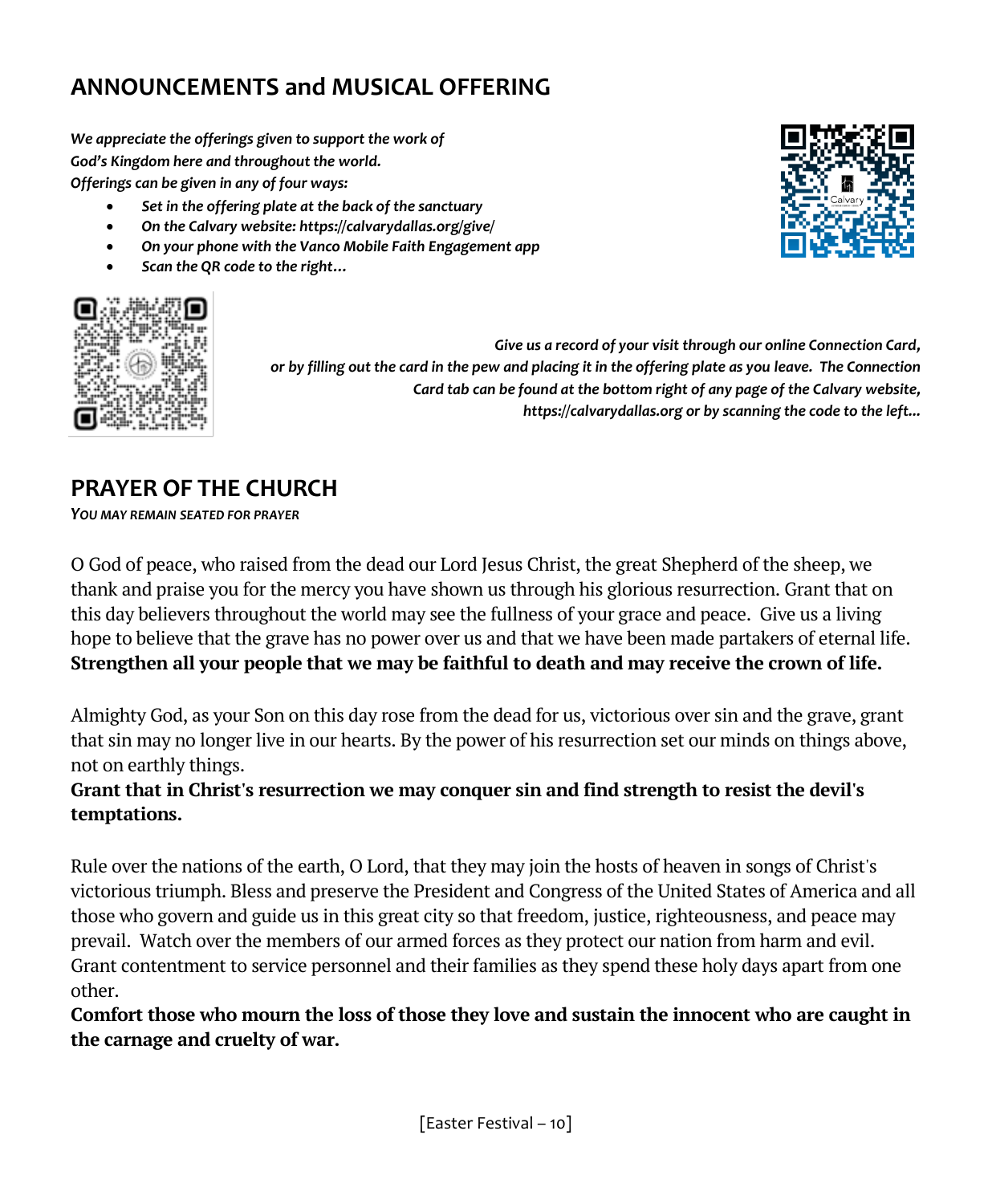In every adversity and trial preserve us, O Lord. Heal the sick, giving them the hope of a glorious body in the resurrection of the dead. With the promises of this great day remove the fear of death from the hearts of the dying and the sadness of death from hearts that feel the loss of family and friends. Defend the weak and vulnerable, especially the unborn, the aged, those who are hungry, homeless, unemployed, and those who are struggling under the load of troubles and trials.

#### **Bestow your gracious favor on our homes and families and bless us with Easter's joy and consolation.**

We give thanks for all those who have died and now live with Christ in the triumph of Easter, especially our own faithful departed loved ones.

#### **Unite us with them in the hope of the resurrection of the dead.**

Hear us, Lord, as we bring you our private petitions.

#### *Silent prayer*

Hear us, O Father, for the sake of him who is the firstborn of the dead and is now alive forevermore, Jesus Christ, your Son, our Lord, who lives and reigns with you and the Holy Spirit, one God, now and forever. **Amen.**

## **THE CELEBRATION OF THE SACRAMENT**

*STAND* 

### **PREFACE**

The Lord be with you. **And also with you.**

Lift up your hearts. **We lift them up to the Lord.** 

Let us give thanks to the Lord, our God. **It is good and right so to do.** 

It is truly good and right that we should at all times and in all places give you thanks, O Lord, holy Father, almighty and everlasting God, through Jesus Christ, our Lord, and we praise you especially for the glorious resurrection of your Son, the true Passover Lamb, who by his sacrifice took away the sins of the world and by his resurrection restored everlasting life. Therefore, with all the saints on earth and hosts of heaven, we praise your holy name and join their glorious song: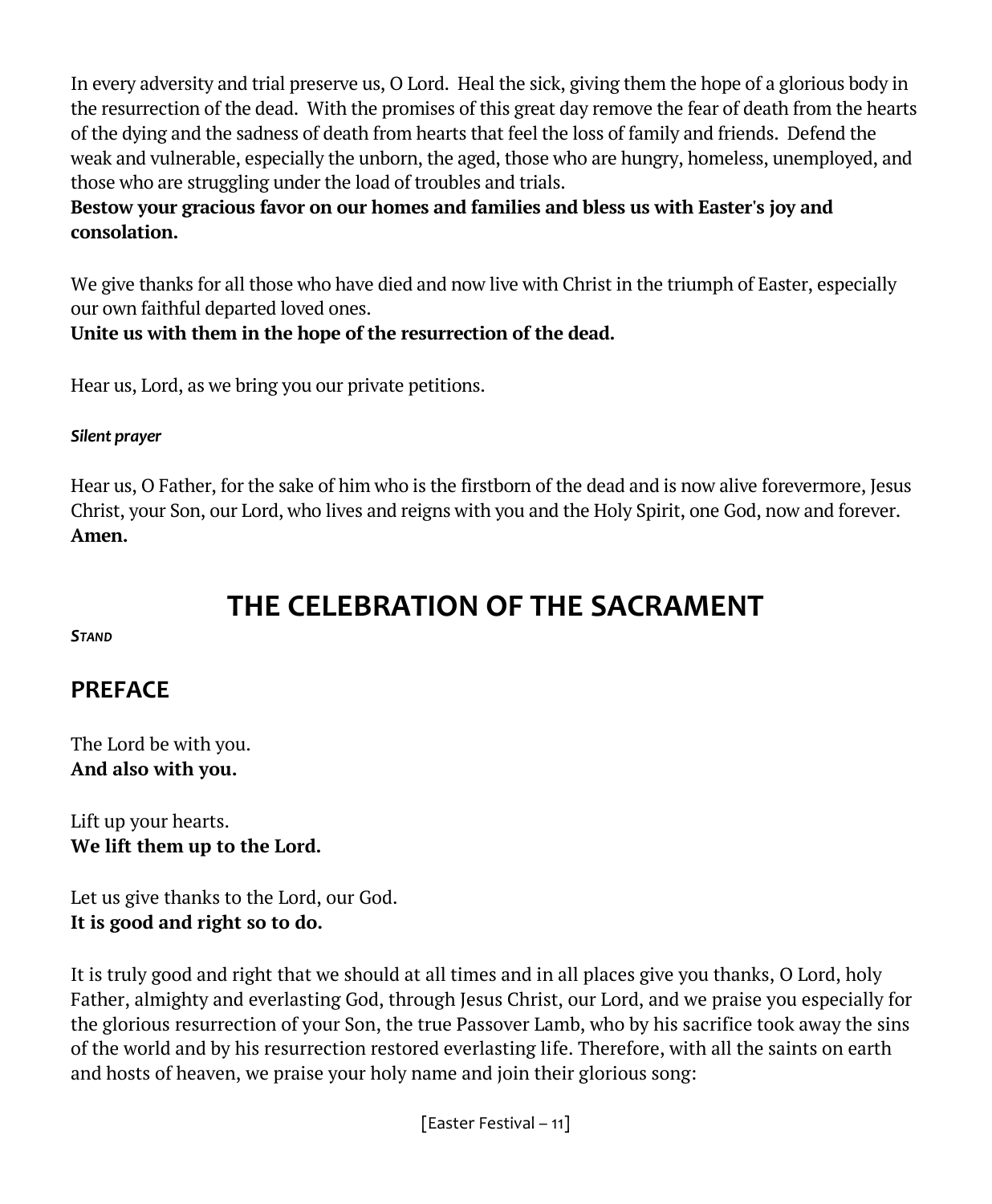#### **HOLY, HOLY, HOLY** *(Sanctus)*



#### **LORD'S PRAYER**

**Our Father in heaven, hallowed be your name, your kingdom come, your will be done on earth as in heaven. Give us today our daily bread. Forgive us our sins, as we forgive those who sin against us. Lead us not into temptation, but deliver us from evil. For the kingdom, the power, and the glory are yours now and forever. Amen.**

*BE SEATED*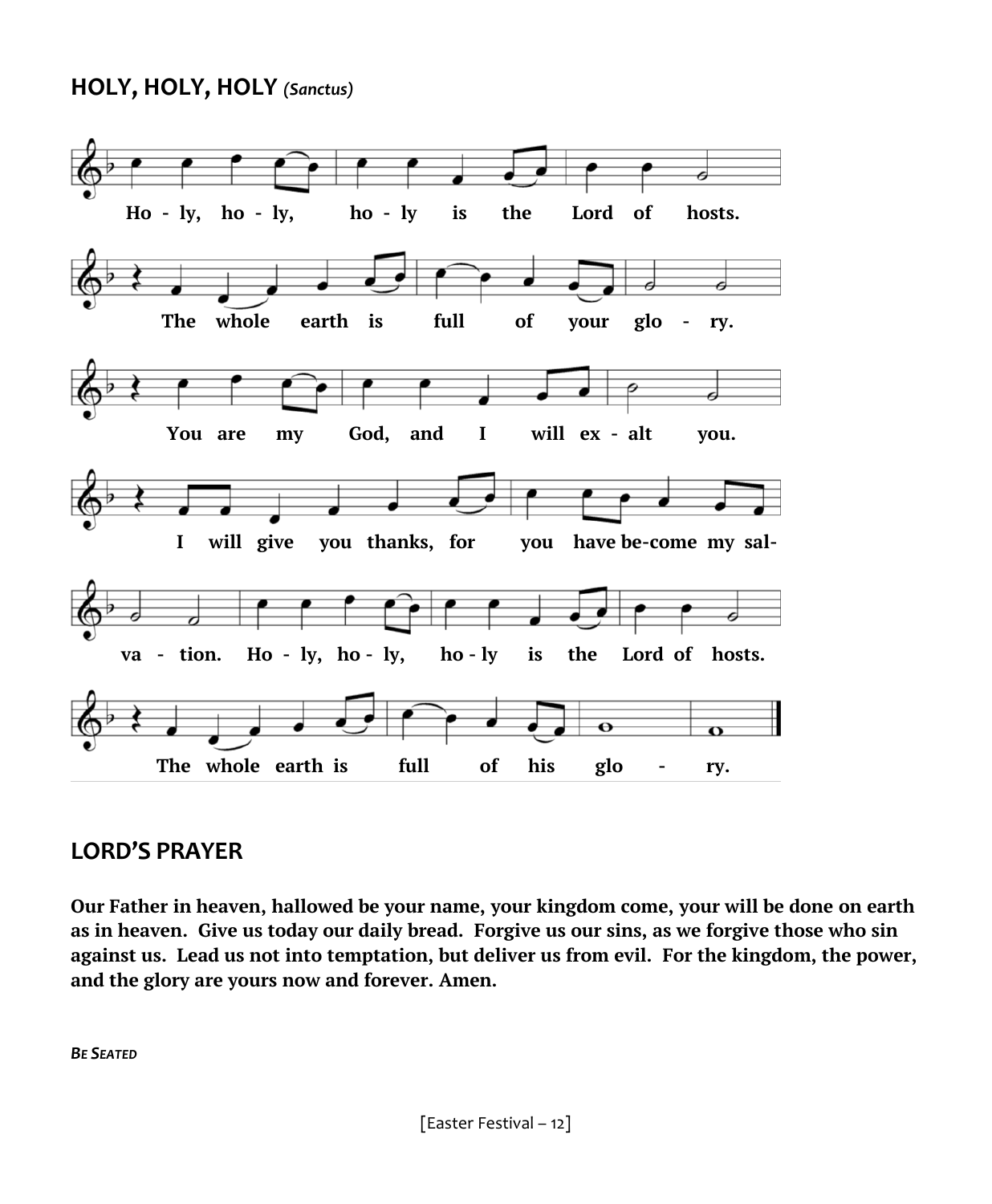### **WORDS OF INSTITUTION**

Our Lord Jesus Christ, on the night he was betrayed, took bread; and when he had given thanks, he broke it and gave it to his disciples, saying, "Take and eat; this is my  $+$  body, which is given for you. Do this in remembrance of me."

Then he took the cup, gave thanks, and gave it to them, saying, "Drink from it, all of you; this is my  $+$ blood of the new covenant, which is poured out for you for the forgiveness of sins. Do this, as often as you drink it, in remembrance of me."

The peace of the Lord be with you always. **Amen.** 



### **O CHRIST, LAMB OF GOD** *(Agnus Dei)*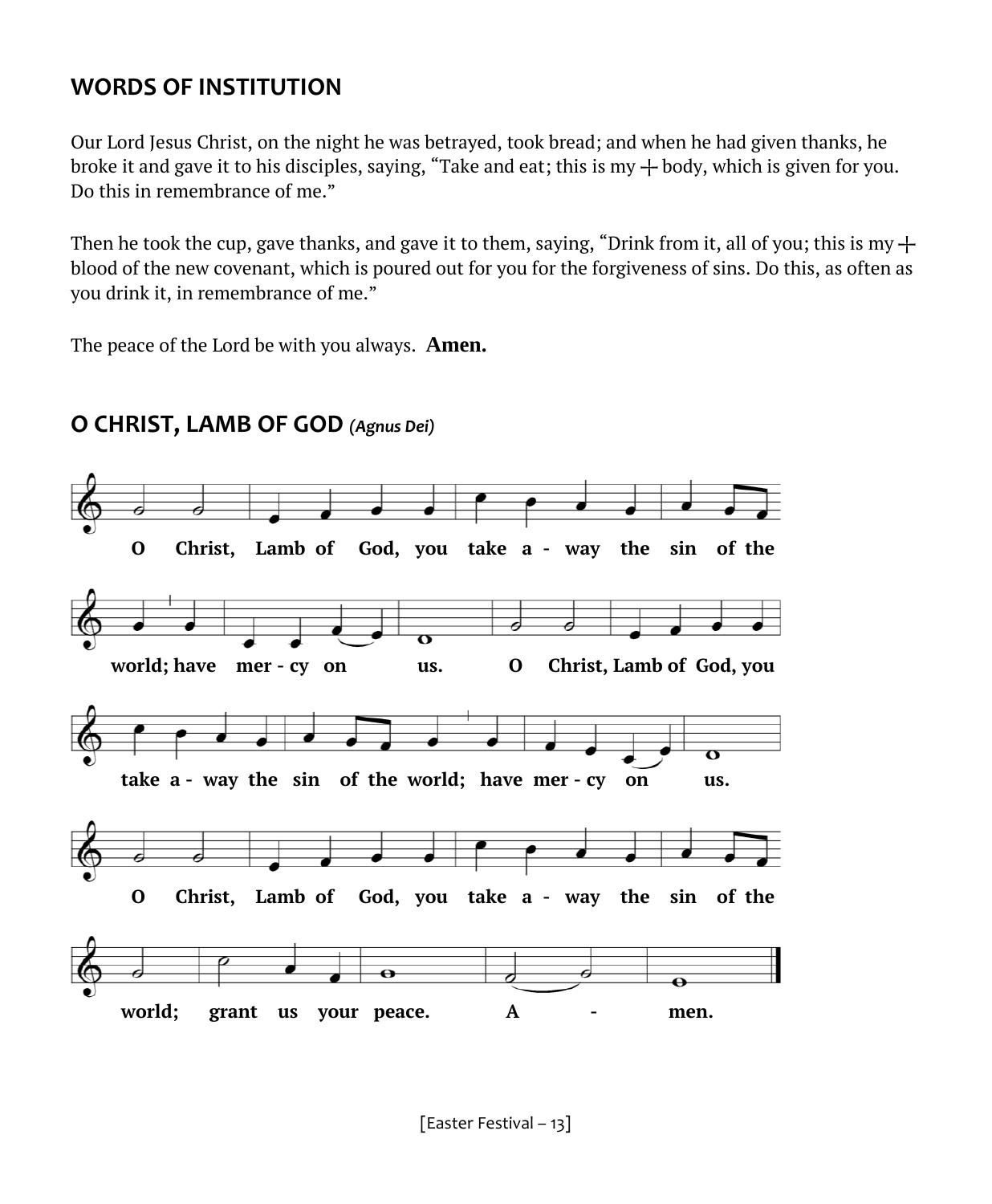#### **DISTRIBUTION**

*The Scriptures teach that the celebration of the Lord's Supper connects us intimately with Christ and with one another as Christians who are united around a common confession of faith. Therefore, we ask that only those who are members of Calvary or churches within our fellowship come forward to receive the Lord's Supper.*

**DISTRIBUTION HYMN** Christ Jesus Lay in Death's Strong Bands (440)



[Easter Festival – 14]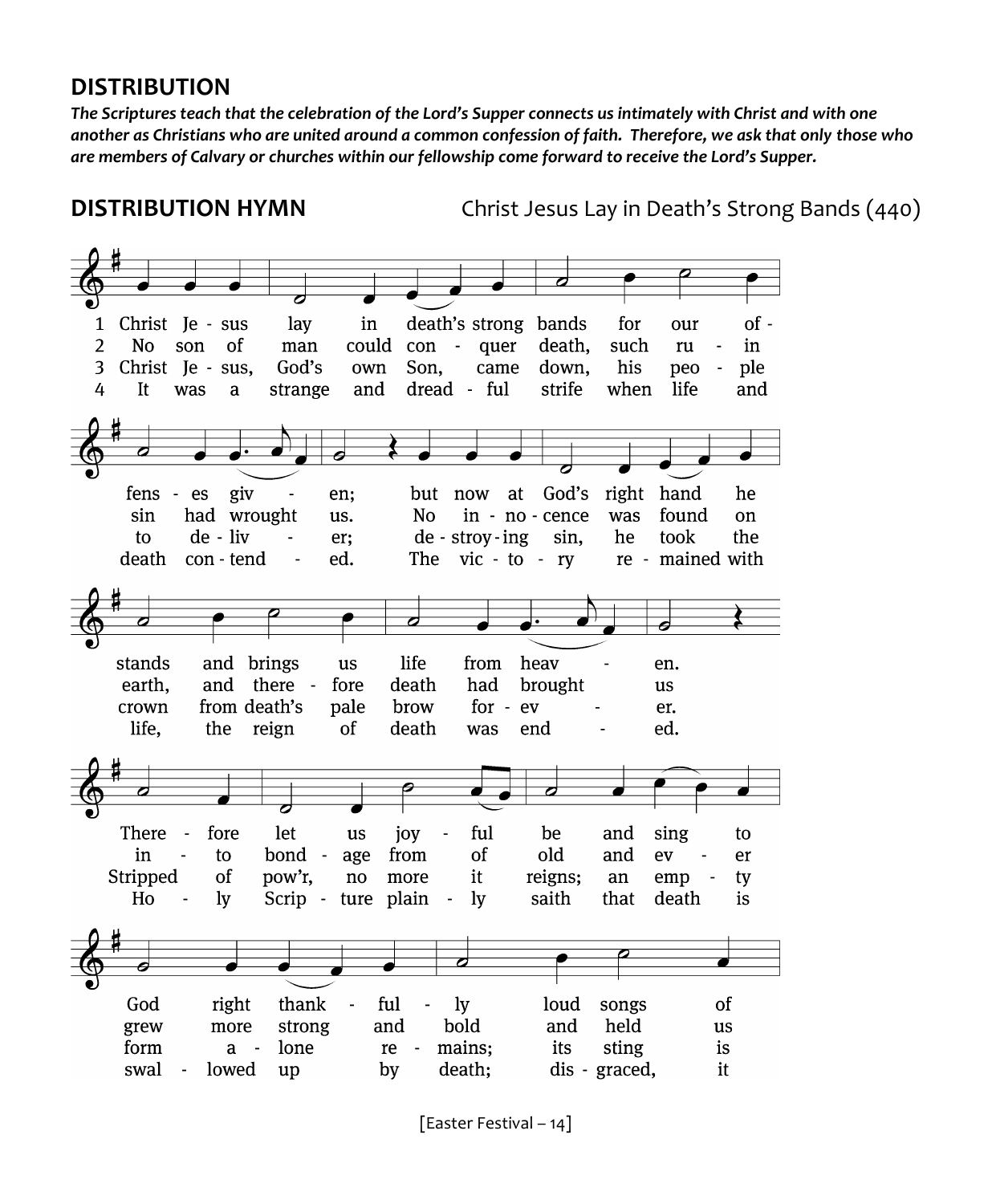

- 5 Here the true Paschal Lamb we see, 6 So let us keep the festival he died on the accursèd tree— Christ is himself the joy of all, See, his blood now marks our door; Now his grace to us imparts and Satan cannot harm us. the night of sin is ended. Alleluia, alleluia! (alleluia) alleluia alleluia alleluia alleluia alleluia alleluia alleluia alleluia allelui
	- whom God so freely gave us; the use of the Lord invites us; so strong his love—to save us. the sun that warms and lights us. faith points to it; death passes o'er, eternal sunshine to our hearts;
		- 7 Then let us feast this Easter Day on Christ, the bread of heaven; the Word of grace has purged away the old and evil leaven. Christ alone our souls will feed; he is our meat and drink indeed; faith lives upon no other! Alleluia, alleluia!

#### **PRAYER**

#### *STAND*

O give thanks to the Lord, for he is good. **And his mercy endures forever.**

We give you thanks, O Lord, for the foretaste of the heavenly banquet that you give us to eat and to drink in this sacrament. We pray that through this precious gift you would feed our faith, nourish our hope, and strengthen our love that we may live as your people now and as your guests forever at the wedding supper of the Lamb, who lives and reigns with you and the Holy Spirit, one God, now and forever.

**Amen.**